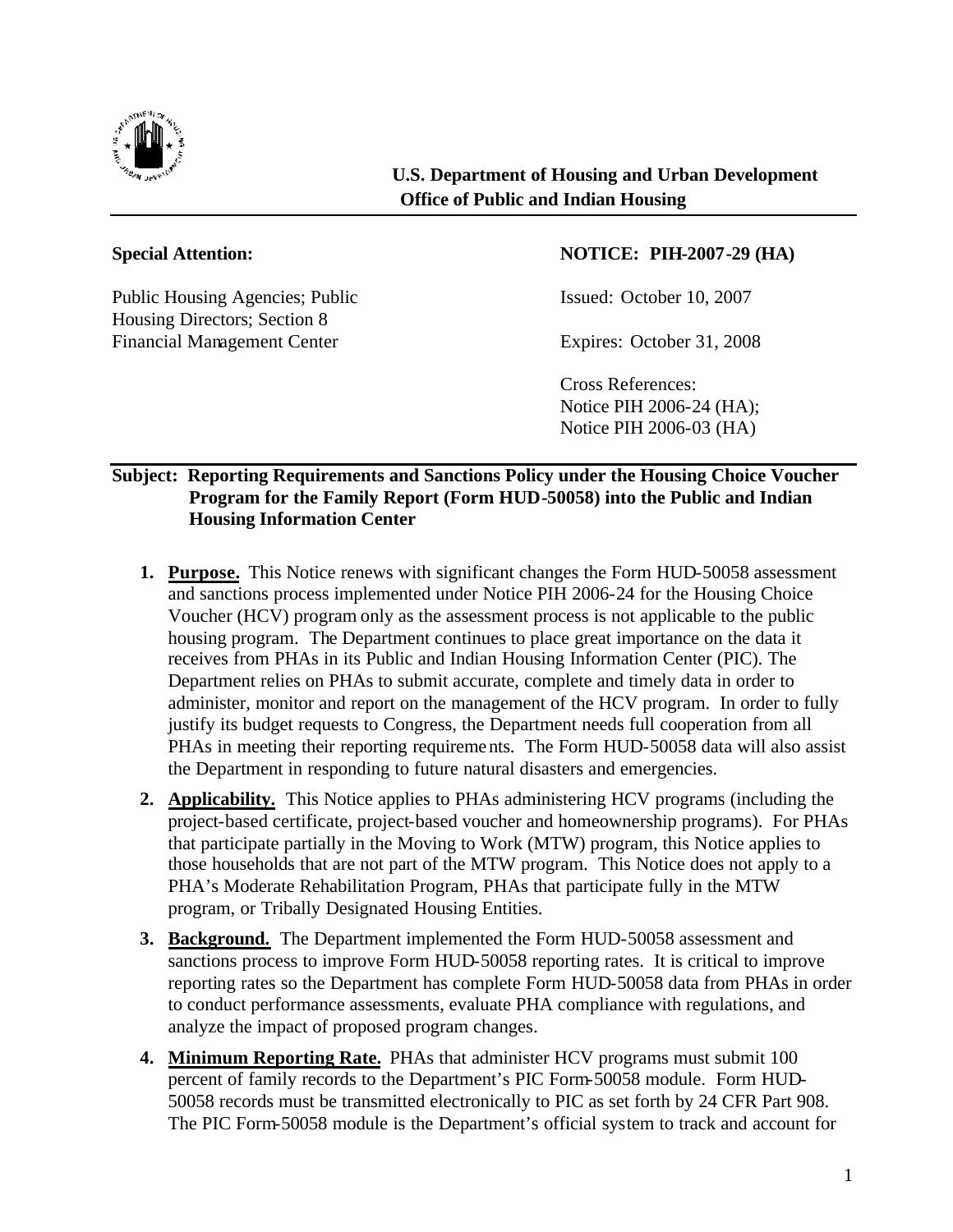HCV family characteristics, income, rent portions and other occupancy factors. PHAs must submit accurate records with no fatal edits (edits that cause PIC to reject records) in order to maintain the integrity of the PIC data and for the Department to consider the records successfully submitted. PHAs must have a minimum 95 percent reporting rate (or 94.5 percent before rounding) or be subject to sanctions for each month the PHA is noncompliant. For additional information pertaining to the reporting rate calculation, see the Delinquency Report Guide that will be posted on the HUD Website. For additional information pertaining to the PIC Form-50058 fatal edits, see the Form-50058 Technical Reference Guide available at:

http://www.hud.gov/offices/pih/systems/pic/50058/pubs/trg/index.cfm. PHAs are encouraged to monitor their own reporting rates available on the Form-50058 Delinquency Report in PIC.

- **5. Sanctions.** Pursuant to 24 CFR 982.152(d), HUD may reduce or offset any administrative fee to a PHA in an amount determined by HUD if the PHA fails to perform PHA administrative responsibilities. PHAs subject to sanctions because their reporting rates fell below 95 percent may have their monthly administrative fee reduced or offset in an amount determined appropriate by HUD. In determining whether, and to what extent, HUD will reduce or offset the administrative fees, HUD will consider such factors as the magnitude of the deficient reporting rate and the number of months that the reporting deficiency persists. All HCV sanctioned funds will be **permanently recaptured** and will not be returned to the PHA once its reporting rate is in compliance.
- **6. New Assessment Process.** The Department will assess all PHAs administering HCV programs quarterly effective with the submission of the March 31, 2008 Voucher Management System (VMS) data. This submission contains leasing data for the months of January, February and March 2008. This leasing data, once validated, will be compared to the PIC Delinquency Reports VMS data for the same months (which is generally the VMS data from the last month of the previous quarter). The same assessment process will ensue for future VMS submissions.
- **7. Compliance Review.** The Department will use the validated monthly VMS data rather than the VMS data used in the Delinquency Report for the applicable month to determine the actual reporting rate.
- **8. HUD Notification.** After the compliance review, if a PHA is found to be delinquent in its reporting rate on the PIC Delinquency Report for any month covered by the VMS quarterly submission, the Department will notify the PHA of that delinquency within 40 days of the VMS submission deadline. PHAs will have 10 days to demonstrate compliance for any month in which delinquency occurs in order to avoid sanctions.
- **9. Demonstration of Compliance.** A PHA may demonstrate compliance with the 95 percent reporting requirements if, under portability, receiving PHAs are not properly submitting Form HUD-50058 records on families for which they are billing the initial PHA or have not correctly completed line 12f (PHA code billed). Consequently, these families will not be recorded on the PIC PHA Billed Portability Billing Report. This would affect the denominator of the PHA's reporting rate.
- **10. Review of Demonstration of Compliance.** The Department will review submitted data to determine whether the lack of reporting on portable families by the receiving PHA or